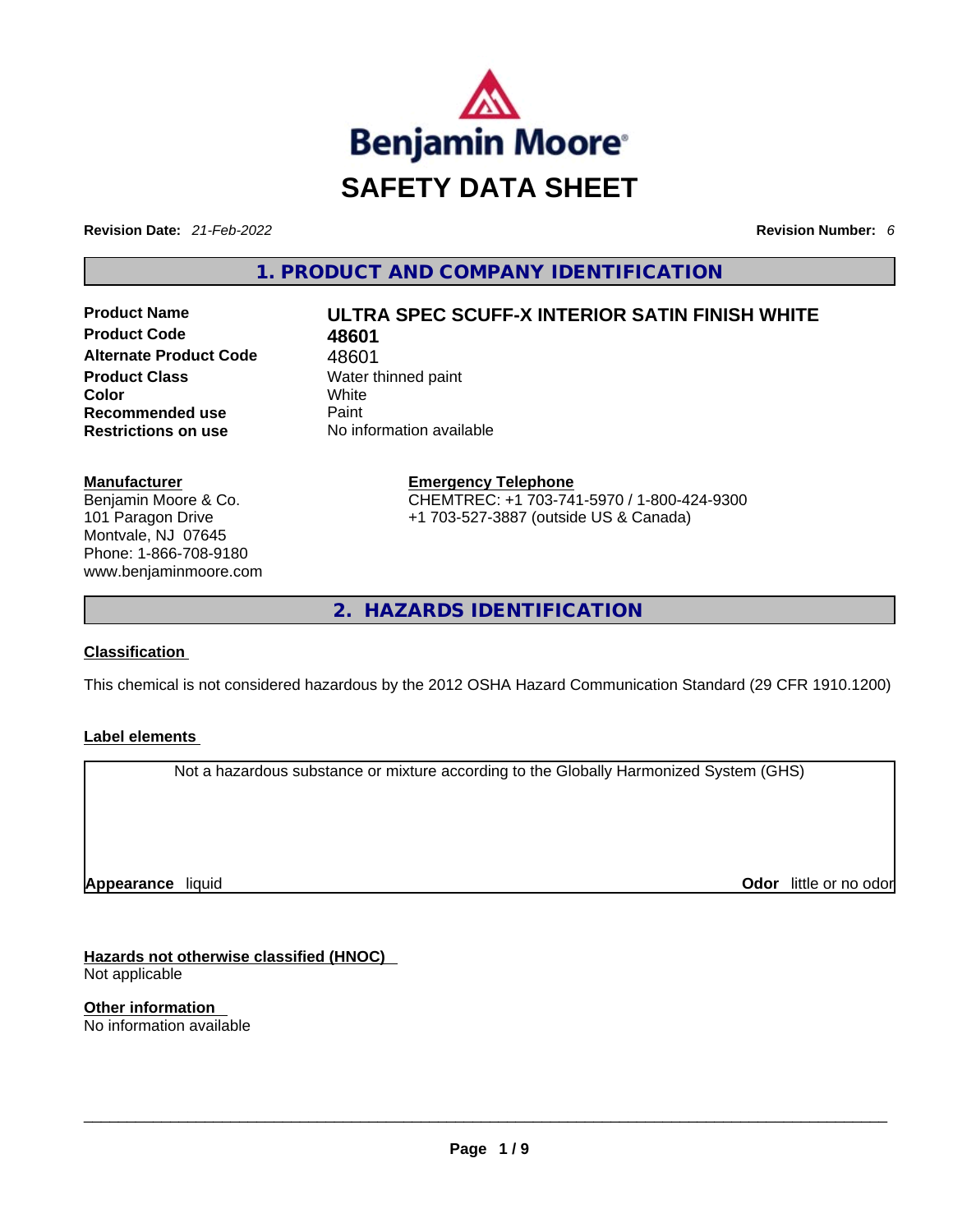**WARNING:** This product contains isothiazolinone compounds at levels of <0.1%. These substances are biocides commonly found in most paints and a variety of personal care products as a preservative. Certain individuals may be sensitive or allergic to these substances, even at low levels.

# **3. COMPOSITION INFORMATION ON COMPONENTS**

| <b>Chemical name</b>                      | CAS No.    | Weight-%    |
|-------------------------------------------|------------|-------------|
| Titanium dioxide                          | 13463-67-7 | $20 - 25$   |
| Propanoic acid, 2-methyl-, monoester with | 25265-77-4 | - 5         |
| 2,2,4-trimethyl-1,3-pentanediol           |            |             |
| Sodium C14-C16 olefin sulfonate           | 68439-57-6 | $0.1 - 0.5$ |

|                                                  | 4. FIRST AID MEASURES                                                                                    |
|--------------------------------------------------|----------------------------------------------------------------------------------------------------------|
| <b>General Advice</b>                            | No hazards which require special first aid measures.                                                     |
| <b>Eye Contact</b>                               | Rinse thoroughly with plenty of water for at least 15 minutes and consult a<br>physician.                |
| <b>Skin Contact</b>                              | Wash off immediately with soap and plenty of water while removing all<br>contaminated clothes and shoes. |
| <b>Inhalation</b>                                | Move to fresh air. If symptoms persist, call a physician.                                                |
| Ingestion                                        | Clean mouth with water and afterwards drink plenty of water. Consult a physician<br>if necessary.        |
| <b>Most Important</b><br><b>Symptoms/Effects</b> | None known.                                                                                              |
| <b>Notes To Physician</b>                        | Treat symptomatically.                                                                                   |

**5. FIRE-FIGHTING MEASURES** 

| <b>Suitable Extinguishing Media</b>                             | Use extinguishing measures that are appropriate to local<br>circumstances and the surrounding environment.                                   |
|-----------------------------------------------------------------|----------------------------------------------------------------------------------------------------------------------------------------------|
| Protective equipment and precautions for firefighters           | As in any fire, wear self-contained breathing apparatus<br>pressure-demand, MSHA/NIOSH (approved or equivalent)<br>and full protective gear. |
| <b>Specific Hazards Arising From The Chemical</b>               | Closed containers may rupture if exposed to fire or<br>extreme heat.                                                                         |
| Sensitivity to mechanical impact                                | No.                                                                                                                                          |
| Sensitivity to static discharge                                 | No.                                                                                                                                          |
| <b>Flash Point Data</b><br>Flash point (°F)<br>Flash Point (°C) | Not applicable<br>Not applicable                                                                                                             |
|                                                                 |                                                                                                                                              |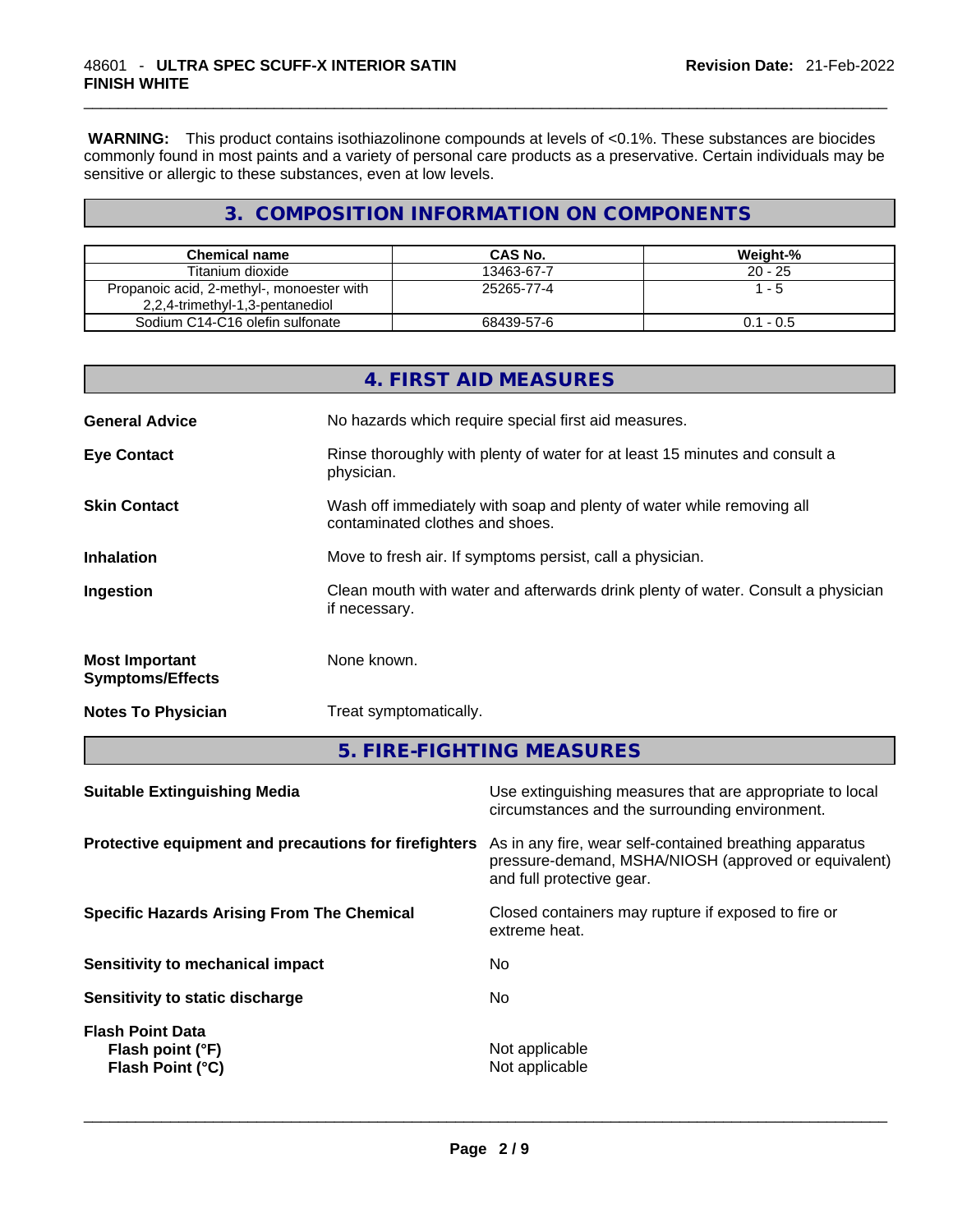| <b>Method</b>      |                                                               |                        | Not applicable                   |                                |
|--------------------|---------------------------------------------------------------|------------------------|----------------------------------|--------------------------------|
|                    | <b>Flammability Limits In Air</b>                             |                        |                                  |                                |
|                    | Lower flammability limit:<br><b>Upper flammability limit:</b> |                        | Not applicable<br>Not applicable |                                |
| <b>NFPA</b>        | Health: 1                                                     | <b>Flammability: 0</b> | <b>Instability: 0</b>            | <b>Special:</b> Not Applicable |
| <b>NFPA Legend</b> |                                                               |                        |                                  |                                |

- 0 Not Hazardous
- 1 Slightly
- 2 Moderate
- 3 High
- 4 Severe

*The ratings assigned are only suggested ratings, the contractor/employer has ultimate responsibilities for NFPA ratings where this system is used.* 

*Additional information regarding the NFPA rating system is available from the National Fire Protection Agency (NFPA) at www.nfpa.org.* 

# **6. ACCIDENTAL RELEASE MEASURES**

| <b>Personal Precautions</b>      | Avoid contact with skin, eyes and clothing. Ensure adequate ventilation.                                                                                                         |
|----------------------------------|----------------------------------------------------------------------------------------------------------------------------------------------------------------------------------|
| <b>Other Information</b>         | Prevent further leakage or spillage if safe to do so.                                                                                                                            |
| <b>Environmental precautions</b> | See Section 12 for additional Ecological Information.                                                                                                                            |
| <b>Methods for Cleaning Up</b>   | Soak up with inert absorbent material. Sweep up and shovel into suitable<br>containers for disposal.                                                                             |
|                                  | 7. HANDLING AND STORAGE                                                                                                                                                          |
| <b>Handling</b>                  | Avoid contact with skin, eyes and clothing. Avoid breathing vapors, spray mists or<br>sanding dust. In case of insufficient ventilation, wear suitable respiratory<br>equipment. |
| <b>Storage</b>                   | Keep container tightly closed. Keep out of the reach of children.                                                                                                                |
| <b>Incompatible Materials</b>    | No information available                                                                                                                                                         |
|                                  |                                                                                                                                                                                  |

# **8. EXPOSURE CONTROLS/PERSONAL PROTECTION**

#### **Exposure Limits**

| Chemical<br>name | <b>ACGIH T</b> | <b>DEI</b><br>$\mathbf{r}$<br>ת הנ<br>-- |
|------------------|----------------|------------------------------------------|
| --               | TWA.           | ma/m∘                                    |
| dioxide          | ma/m           | VN £                                     |
| l itanium        | v              | ~                                        |

#### **Legend**

ACGIH - American Conference of Governmental Industrial Hygienists Exposure Limits OSHA - Occupational Safety & Health Administration Exposure Limits N/E - Not Established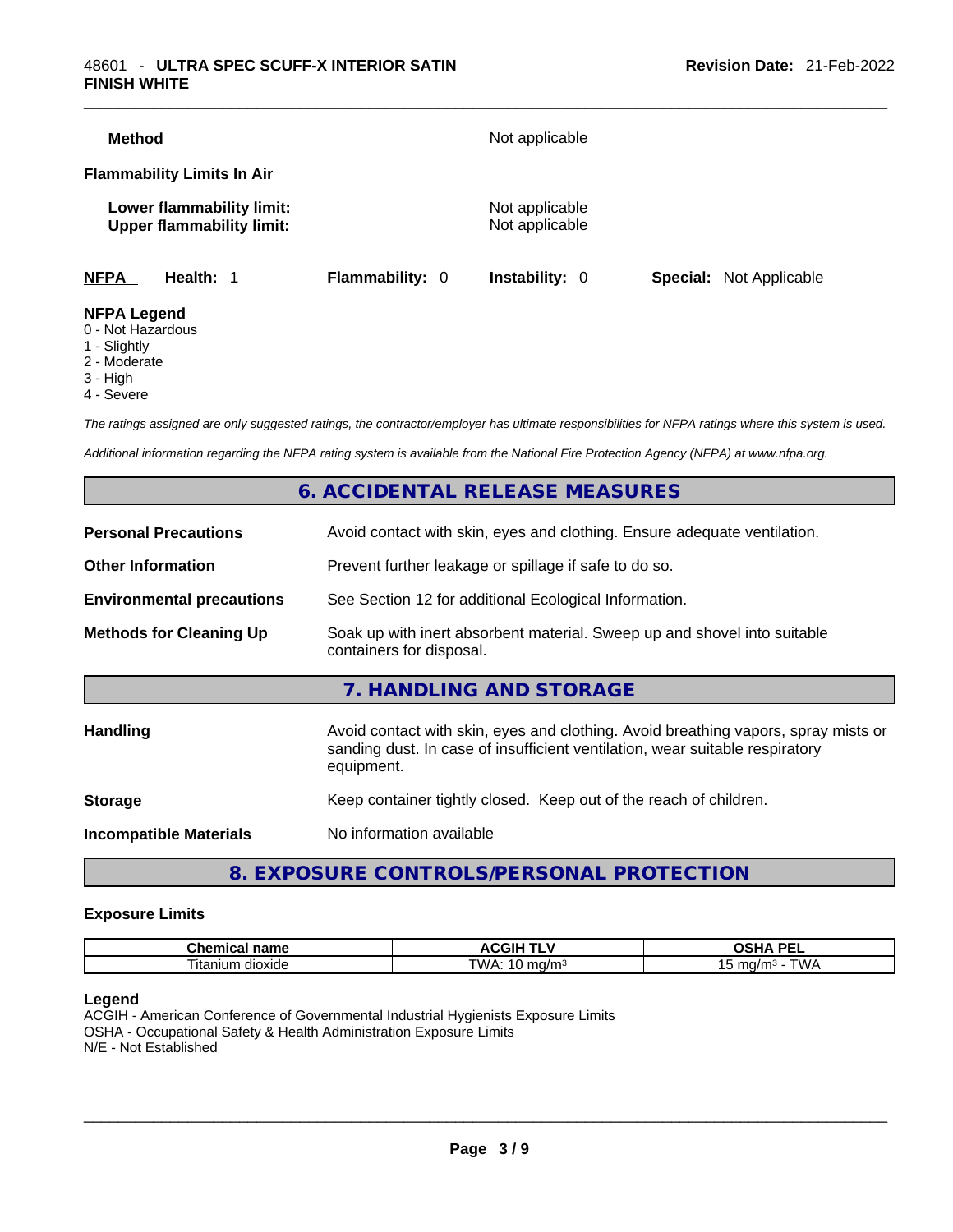| <b>Engineering Measures</b>          | Ensure adequate ventilation, especially in confined areas.                                                                          |
|--------------------------------------|-------------------------------------------------------------------------------------------------------------------------------------|
| <b>Personal Protective Equipment</b> |                                                                                                                                     |
| <b>Eye/Face Protection</b>           | Safety glasses with side-shields.                                                                                                   |
| <b>Skin Protection</b>               | Protective gloves and impervious clothing.                                                                                          |
| <b>Respiratory Protection</b>        | In case of insufficient ventilation wear suitable respiratory equipment.                                                            |
| <b>Hygiene Measures</b>              | Avoid contact with skin, eyes and clothing. Remove and wash contaminated<br>clothing before re-use. Wash thoroughly after handling. |

# **9. PHYSICAL AND CHEMICAL PROPERTIES**

| Appearance                           | liquid                   |
|--------------------------------------|--------------------------|
| Odor                                 | little or no odor        |
| <b>Odor Threshold</b>                | No information available |
| Density (Ibs/gal)                    | $10.3 - 10.7$            |
| <b>Specific Gravity</b>              | $1.23 - 1.28$            |
| рH                                   | No information available |
| <b>Viscosity (cps)</b>               | No information available |
| Solubility(ies)                      | No information available |
| <b>Water solubility</b>              | No information available |
| <b>Evaporation Rate</b>              | No information available |
| Vapor pressure                       | No information available |
| Vapor density                        | No information available |
| Wt. % Solids                         | $45 - 55$                |
| Vol. % Solids                        | $35 - 45$                |
| Wt. % Volatiles                      | $45 - 55$                |
| Vol. % Volatiles                     | $55 - 65$                |
| <b>VOC Regulatory Limit (g/L)</b>    | < 100                    |
| <b>Boiling Point (°F)</b>            | 212                      |
| <b>Boiling Point (°C)</b>            | 100                      |
| Freezing point (°F)                  | 32                       |
| <b>Freezing Point (°C)</b>           | 0                        |
| Flash point (°F)                     | Not applicable           |
| Flash Point (°C)                     | Not applicable           |
| <b>Method</b>                        | Not applicable           |
| <b>Flammability (solid, gas)</b>     | Not applicable           |
| <b>Upper flammability limit:</b>     | Not applicable           |
| <b>Lower flammability limit:</b>     | Not applicable           |
| <b>Autoignition Temperature (°F)</b> | No information available |
| <b>Autoignition Temperature (°C)</b> | No information available |
| Decomposition Temperature (°F)       | No information available |
| Decomposition Temperature (°C)       | No information available |
| <b>Partition coefficient</b>         | No information available |

# **10. STABILITY AND REACTIVITY**

**Reactivity Not Applicable** 

**Chemical Stability Stable under normal conditions. Chemical Stability Stable under normal conditions. Chemical Stability Chemical Stability Chemical Stability Chemical Stability Chemical Stability Chemic**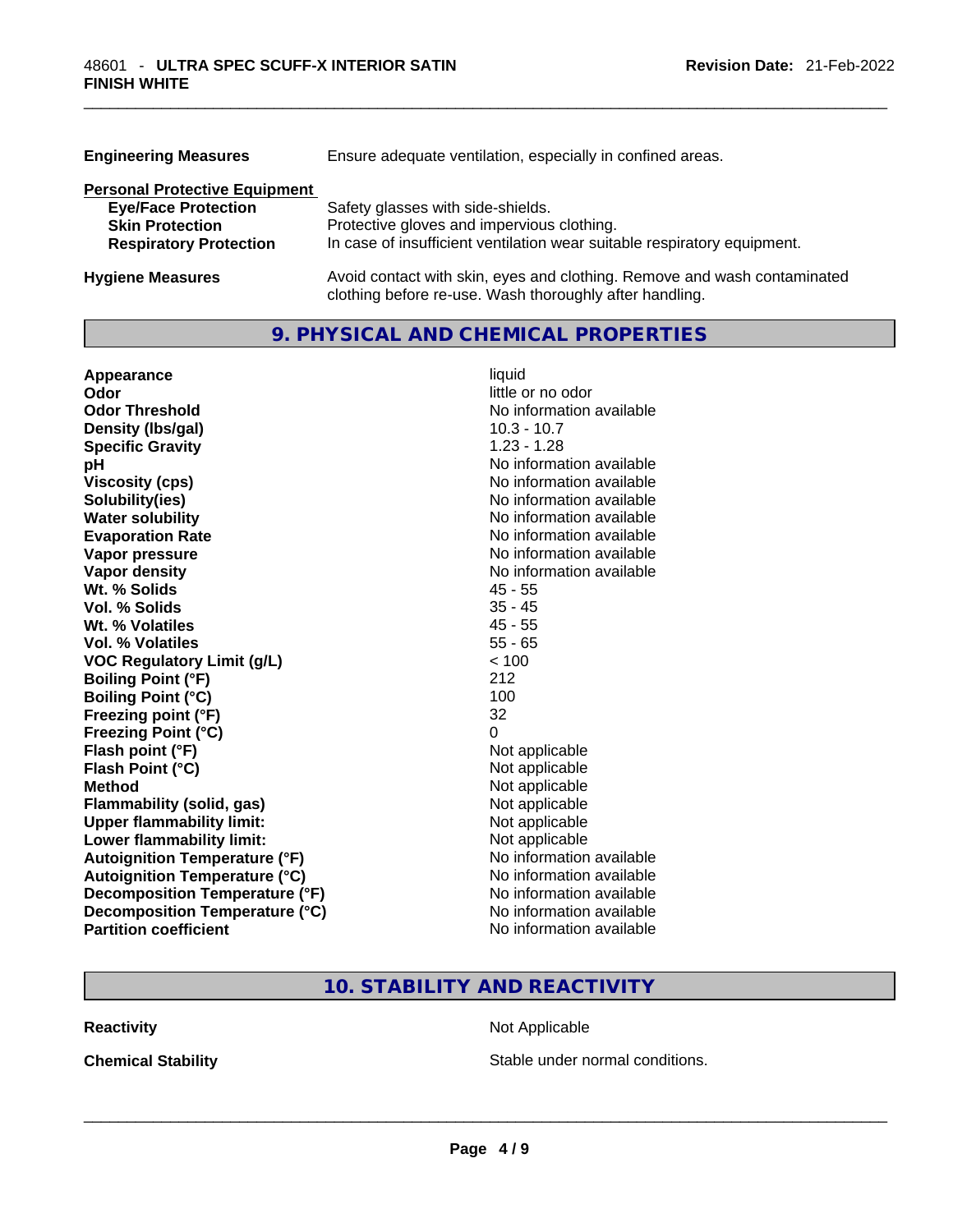| <b>Conditions to avoid</b>                                                                                                                                                                                                                                                                                                                                                                                                                                                                                                                                |                                                                                                                                                                                                                                                                                                                                                                                                                                         | Prevent from freezing.                                                                                                                                               |                 |
|-----------------------------------------------------------------------------------------------------------------------------------------------------------------------------------------------------------------------------------------------------------------------------------------------------------------------------------------------------------------------------------------------------------------------------------------------------------------------------------------------------------------------------------------------------------|-----------------------------------------------------------------------------------------------------------------------------------------------------------------------------------------------------------------------------------------------------------------------------------------------------------------------------------------------------------------------------------------------------------------------------------------|----------------------------------------------------------------------------------------------------------------------------------------------------------------------|-----------------|
| <b>Incompatible Materials</b>                                                                                                                                                                                                                                                                                                                                                                                                                                                                                                                             |                                                                                                                                                                                                                                                                                                                                                                                                                                         | No materials to be especially mentioned.                                                                                                                             |                 |
| <b>Hazardous Decomposition Products</b>                                                                                                                                                                                                                                                                                                                                                                                                                                                                                                                   |                                                                                                                                                                                                                                                                                                                                                                                                                                         | None under normal use.                                                                                                                                               |                 |
| Possibility of hazardous reactions                                                                                                                                                                                                                                                                                                                                                                                                                                                                                                                        |                                                                                                                                                                                                                                                                                                                                                                                                                                         | None under normal conditions of use.                                                                                                                                 |                 |
|                                                                                                                                                                                                                                                                                                                                                                                                                                                                                                                                                           |                                                                                                                                                                                                                                                                                                                                                                                                                                         | 11. TOXICOLOGICAL INFORMATION                                                                                                                                        |                 |
| <b>Product Information</b>                                                                                                                                                                                                                                                                                                                                                                                                                                                                                                                                |                                                                                                                                                                                                                                                                                                                                                                                                                                         |                                                                                                                                                                      |                 |
| Information on likely routes of exposure                                                                                                                                                                                                                                                                                                                                                                                                                                                                                                                  |                                                                                                                                                                                                                                                                                                                                                                                                                                         |                                                                                                                                                                      |                 |
| <b>Principal Routes of Exposure</b>                                                                                                                                                                                                                                                                                                                                                                                                                                                                                                                       | Eye contact, skin contact and inhalation.                                                                                                                                                                                                                                                                                                                                                                                               |                                                                                                                                                                      |                 |
| <b>Acute Toxicity</b>                                                                                                                                                                                                                                                                                                                                                                                                                                                                                                                                     |                                                                                                                                                                                                                                                                                                                                                                                                                                         |                                                                                                                                                                      |                 |
| <b>Product Information</b>                                                                                                                                                                                                                                                                                                                                                                                                                                                                                                                                | No information available                                                                                                                                                                                                                                                                                                                                                                                                                |                                                                                                                                                                      |                 |
| Symptoms related to the physical, chemical and toxicological characteristics                                                                                                                                                                                                                                                                                                                                                                                                                                                                              |                                                                                                                                                                                                                                                                                                                                                                                                                                         |                                                                                                                                                                      |                 |
|                                                                                                                                                                                                                                                                                                                                                                                                                                                                                                                                                           |                                                                                                                                                                                                                                                                                                                                                                                                                                         |                                                                                                                                                                      |                 |
| <b>Symptoms</b>                                                                                                                                                                                                                                                                                                                                                                                                                                                                                                                                           | No information available                                                                                                                                                                                                                                                                                                                                                                                                                |                                                                                                                                                                      |                 |
| Delayed and immediate effects as well as chronic effects from short and long-term exposure                                                                                                                                                                                                                                                                                                                                                                                                                                                                |                                                                                                                                                                                                                                                                                                                                                                                                                                         |                                                                                                                                                                      |                 |
| Eye contact<br><b>Skin contact</b><br><b>Inhalation</b><br>Ingestion<br><b>Sensitization</b><br><b>Neurological Effects</b><br><b>Mutagenic Effects</b><br><b>Reproductive Effects</b><br><b>Developmental Effects</b><br><b>Target organ effects</b><br><b>STOT - single exposure</b><br><b>STOT - repeated exposure</b><br>Other adverse effects<br><b>Aspiration Hazard</b><br><b>Numerical measures of toxicity</b><br>The following values are calculated based on chapter 3.1 of the GHS document<br><b>ATEmix (oral)</b><br><b>ATEmix (dermal)</b> | May cause slight irritation.<br>skin and cause irritation.<br>May cause irritation of respiratory tract.<br>No information available<br>No information available.<br>No information available.<br>No information available.<br>No information available.<br>No information available.<br>No information available.<br>No information available.<br>No information available.<br>No information available<br>34231 mg/kg<br>141036 mg/kg | Substance may cause slight skin irritation. Prolonged or repeated contact may dry<br>Ingestion may cause gastrointestinal irritation, nausea, vomiting and diarrhea. |                 |
|                                                                                                                                                                                                                                                                                                                                                                                                                                                                                                                                                           |                                                                                                                                                                                                                                                                                                                                                                                                                                         |                                                                                                                                                                      |                 |
| <b>Component Information</b>                                                                                                                                                                                                                                                                                                                                                                                                                                                                                                                              |                                                                                                                                                                                                                                                                                                                                                                                                                                         |                                                                                                                                                                      |                 |
| Chemical name<br>Titanium dioxide<br>13463-67-7                                                                                                                                                                                                                                                                                                                                                                                                                                                                                                           | Oral LD50<br>> 10000 mg/kg (Rat)                                                                                                                                                                                                                                                                                                                                                                                                        | Dermal LD50                                                                                                                                                          | Inhalation LC50 |
| Propanoic acid, 2-methyl-,                                                                                                                                                                                                                                                                                                                                                                                                                                                                                                                                | $=$ 3200 mg/kg (Rat)                                                                                                                                                                                                                                                                                                                                                                                                                    | > 15200 mg/kg (Rat)                                                                                                                                                  | $\sim$          |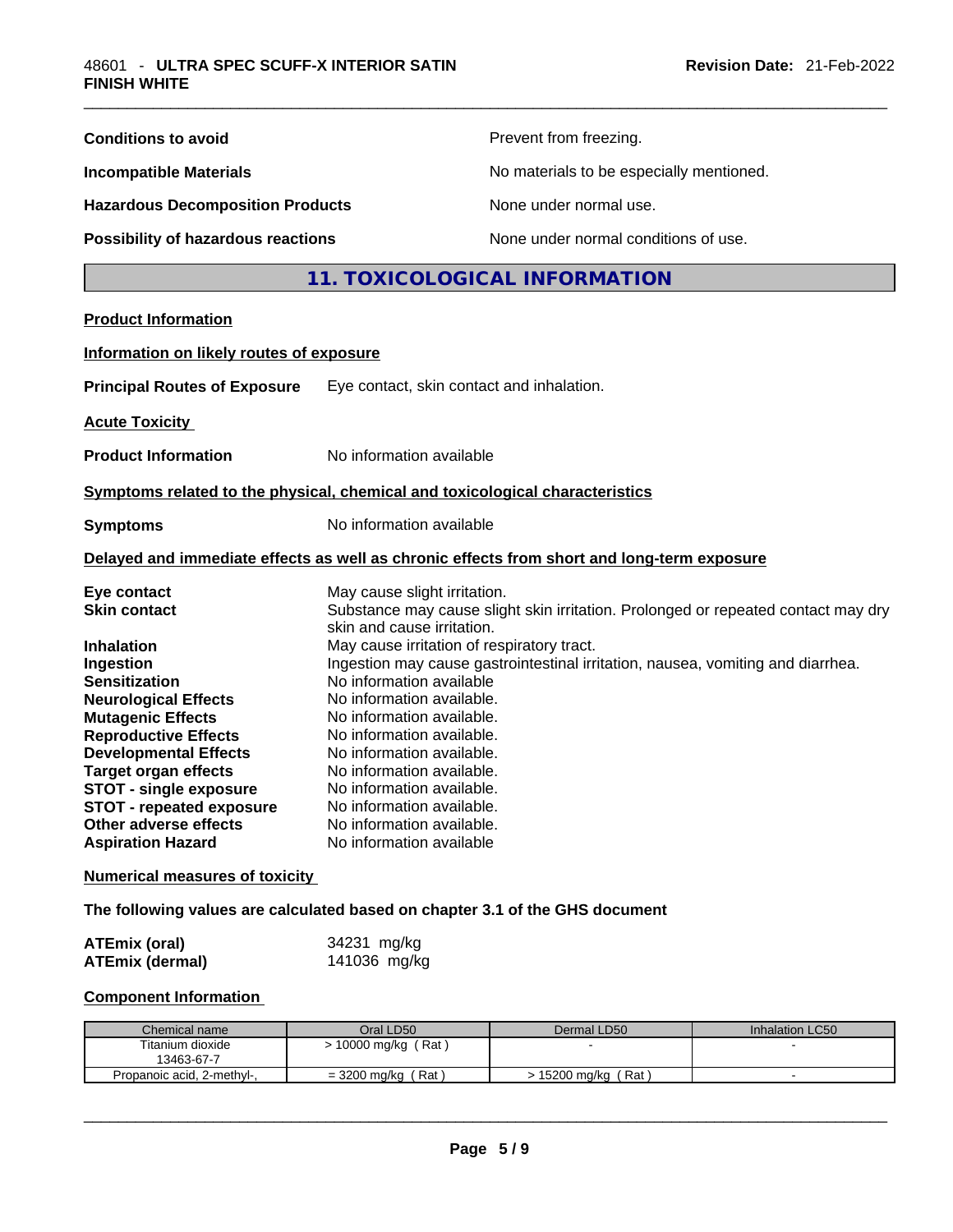| monoester with<br>2,2,4-trimethyl-1,3-pentanediol<br>25265-77-4 |                      |                      |                     |
|-----------------------------------------------------------------|----------------------|----------------------|---------------------|
| Sodium C14-C16 olefin sulfonate<br>68439-57-6                   | $= 2220$ mg/kg (Rat) | > 740 mg/kg (Rabbit) | > 52 mg/L (Rat) 4 h |

#### **Chronic Toxicity**

#### **Carcinogenicity**

*The information below indicates whether each agency has listed any ingredient as a carcinogen:.* 

| <b>Chemical name</b>    | IARC                 | <b>NTP</b> | OSHA   |
|-------------------------|----------------------|------------|--------|
|                         | Possible Human<br>2Β |            | ∟isted |
| ` Titanium 、<br>dioxide | Carcinogen           |            |        |

• Although IARC has classified titanium dioxide as possibly carcinogenic to humans (2B), their summary concludes: "No significant exposure to titanium dioxide is thought to occur during the use of products in which titanium dioxide is bound to other materials, such as paint."

#### **Legend**

IARC - International Agency for Research on Cancer NTP - National Toxicity Program OSHA - Occupational Safety & Health Administration

**12. ECOLOGICAL INFORMATION** 

# **Ecotoxicity Effects**

The environmental impact of this product has not been fully investigated.

#### **Product Information**

#### **Acute Toxicity to Fish**

No information available

#### **Acute Toxicity to Aquatic Invertebrates**

No information available

#### **Acute Toxicity to Aquatic Plants**

No information available

#### **Persistence / Degradability**

No information available.

#### **Bioaccumulation**

There is no data for this product.

#### **Mobility in Environmental Media**

No information available.

#### **Ozone**

# No information available \_\_\_\_\_\_\_\_\_\_\_\_\_\_\_\_\_\_\_\_\_\_\_\_\_\_\_\_\_\_\_\_\_\_\_\_\_\_\_\_\_\_\_\_\_\_\_\_\_\_\_\_\_\_\_\_\_\_\_\_\_\_\_\_\_\_\_\_\_\_\_\_\_\_\_\_\_\_\_\_\_\_\_\_\_\_\_\_\_\_\_\_\_ **Component Information**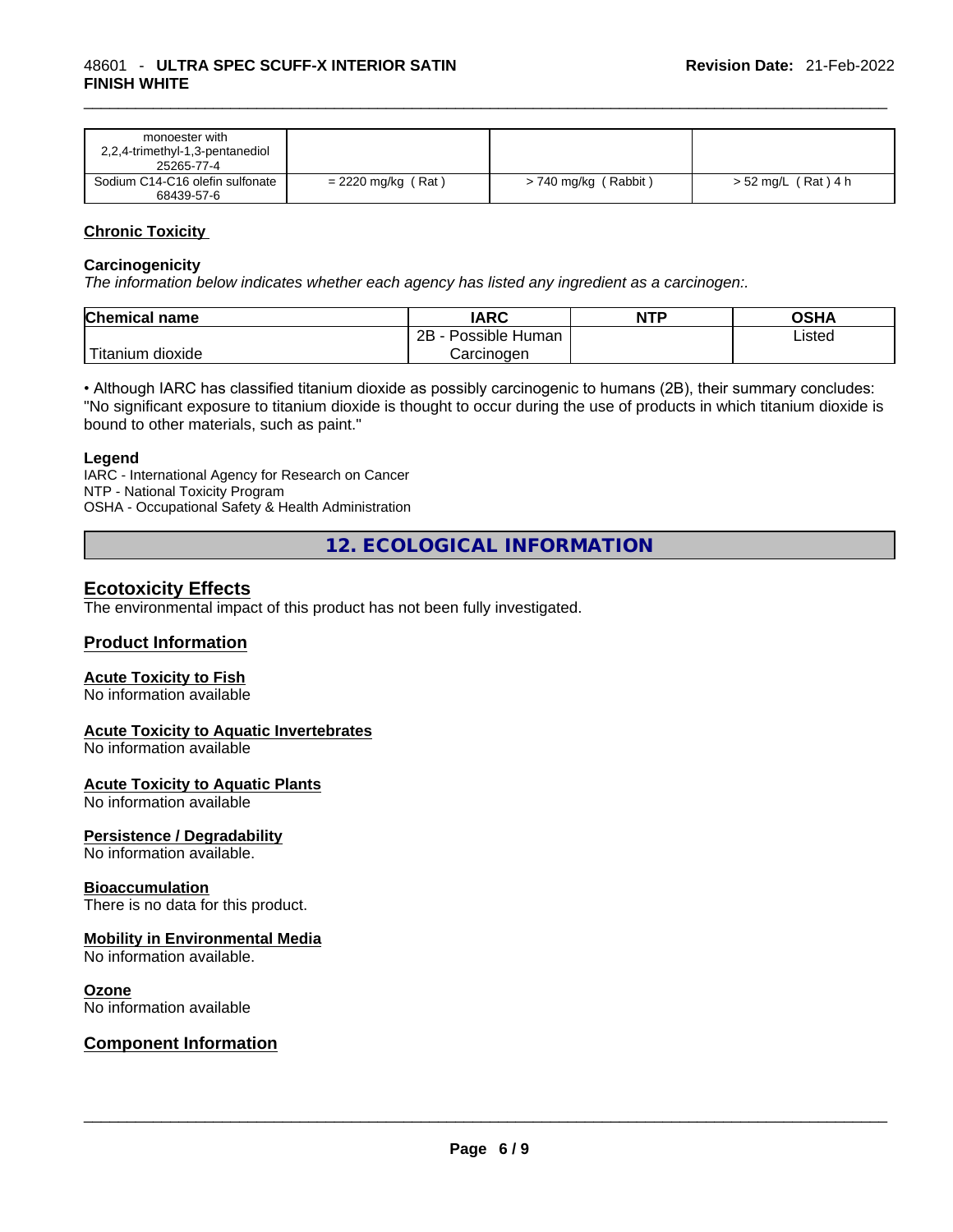## **Acute Toxicity to Fish**

#### Titanium dioxide

 $LCS0: > 1000$  mg/L (Fathead Minnow - 96 hr.)

#### **Acute Toxicity to Aquatic Invertebrates**

No information available

#### **Acute Toxicity to Aquatic Plants**

No information available

|                              | 13. DISPOSAL CONSIDERATIONS                                                                                                                                                                                               |
|------------------------------|---------------------------------------------------------------------------------------------------------------------------------------------------------------------------------------------------------------------------|
| <b>Waste Disposal Method</b> | Dispose of in accordance with federal, state, and local regulations. Local<br>requirements may vary, consult your sanitation department or state-designated<br>environmental protection agency for more disposal options. |
|                              | 14. TRANSPORT INFORMATION                                                                                                                                                                                                 |
| <b>DOT</b>                   | Not regulated                                                                                                                                                                                                             |
| <b>ICAO/IATA</b>             | Not regulated                                                                                                                                                                                                             |
| <b>IMDG/IMO</b>              | Not regulated                                                                                                                                                                                                             |
|                              | 15. REGULATORY INFORMATION                                                                                                                                                                                                |

# **International Inventories**

| <b>TSCA: United States</b> | Yes - All components are listed or exempt. |
|----------------------------|--------------------------------------------|
| <b>DSL: Canada</b>         | No - Not all of the components are listed. |
|                            | One or more component is listed on NDSL.   |

## **Federal Regulations**

| SARA 311/312 hazardous categorization |                |  |
|---------------------------------------|----------------|--|
| Acute health hazard                   | Nο             |  |
| <b>Chronic Health Hazard</b>          | Nο             |  |
| Fire hazard                           | N <sub>0</sub> |  |
| Sudden release of pressure hazard     | No             |  |
| <b>Reactive Hazard</b>                | No             |  |

#### **SARA 313**

Section 313 of Title III of the Superfund Amendments and Reauthorization Act of 1986 (SARA). This product contains a chemical or chemicals which are subject to the reporting requirements of the Act and Title 40 of the Code of Federal Regulations, Part 372: of Federal Regulations, Part 372: \_\_\_\_\_\_\_\_\_\_\_\_\_\_\_\_\_\_\_\_\_\_\_\_\_\_\_\_\_\_\_\_\_\_\_\_\_\_\_\_\_\_\_\_\_\_\_\_\_\_\_\_\_\_\_\_\_\_\_\_\_\_\_\_\_\_\_\_\_\_\_\_\_\_\_\_\_\_\_\_\_\_\_\_\_\_\_\_\_\_\_\_\_

*None*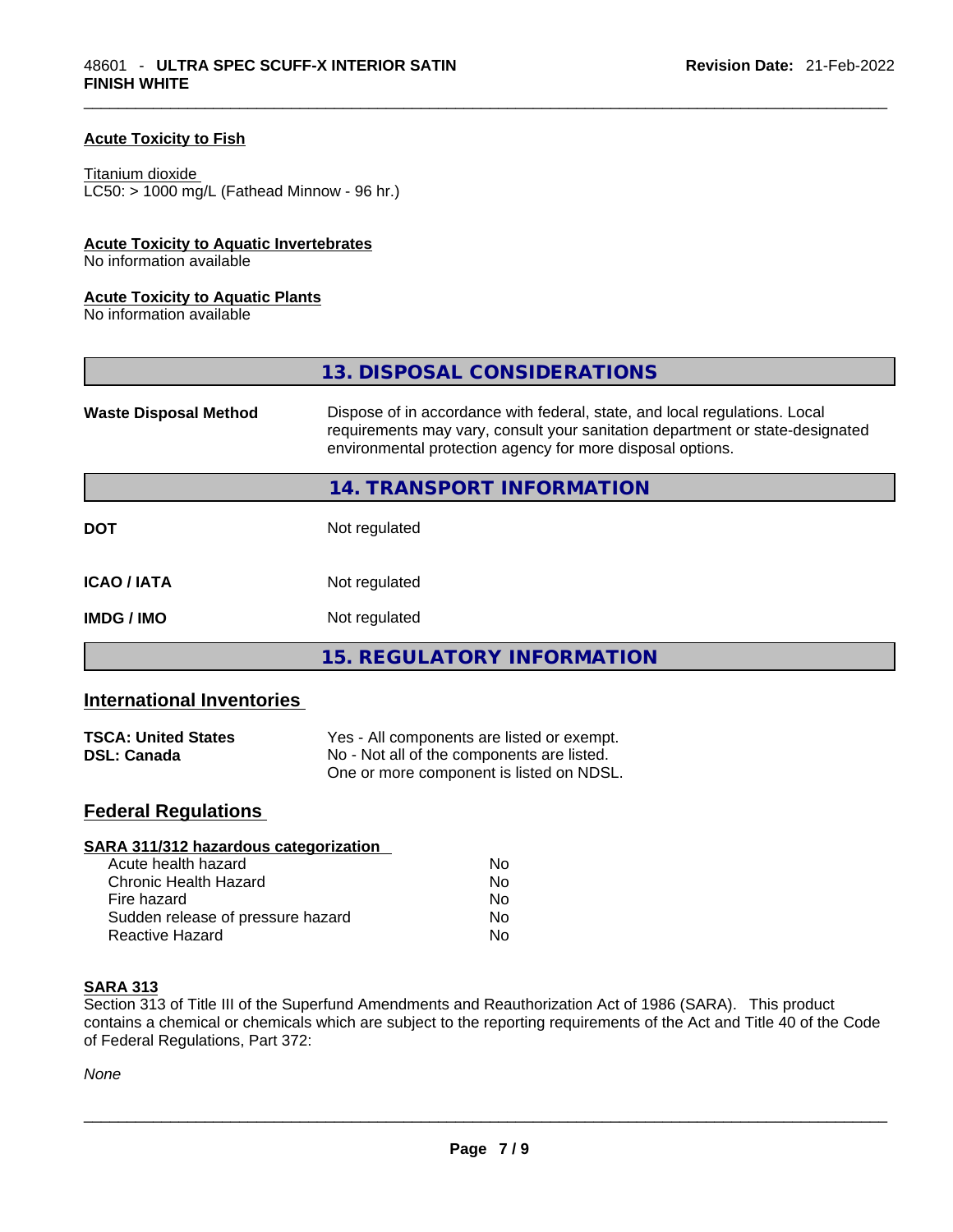**Clean Air Act,Section 112 Hazardous Air Pollutants (HAPs) (see 40 CFR 61)**

This product contains the following HAPs:

*None*

# **US State Regulations**

# **California Proposition 65**

**WARNING:** This product can expose you to chemicals including Titanium dioxide, which are known to the State of California to cause cancer, and Ethylene glycol which are known to the State of California to cause birth defects or other reproductive harm. For more information go to www.P65Warnings.ca.gov

#### **State Right-to-Know**

| $\sim$<br>--<br>.<br>чанк           | M | -------<br><b>Nev</b><br>Ωי | .<br>нс |
|-------------------------------------|---|-----------------------------|---------|
| $- \cdot$ .<br>dioxide<br>. itanıum |   |                             |         |

**Legend**

X - Listed

| <b>16. OTHER INFORMATION</b>                                                                                                                                                                                                                                                              |           |  |                        |                      |                                                                                                                                               |
|-------------------------------------------------------------------------------------------------------------------------------------------------------------------------------------------------------------------------------------------------------------------------------------------|-----------|--|------------------------|----------------------|-----------------------------------------------------------------------------------------------------------------------------------------------|
| HMIS -                                                                                                                                                                                                                                                                                    | Health: 1 |  | <b>Flammability: 0</b> | <b>Reactivity: 0</b> | $PPE: -$                                                                                                                                      |
| <b>HMIS Legend</b><br>0 - Minimal Hazard<br>1 - Slight Hazard<br>2 - Moderate Hazard<br>3 - Serious Hazard<br>4 - Severe Hazard<br>* - Chronic Hazard<br>X - Consult your supervisor or S.O.P. for "Special" handling instructions.<br>present under the actual normal conditions of use. |           |  |                        |                      | Note: The PPE rating has intentionally been left blank. Choose appropriate PPE that will protect employees from the hazards the material will |

*Caution: HMISÒ ratings are based on a 0-4 rating scale, with 0 representing minimal hazards or risks, and 4 representing significant hazards or risks. Although HMISÒ ratings are not required on MSDSs under 29 CFR 1910.1200, the preparer, has chosen to provide them. HMISÒ ratings are to be used only in conjunction with a fully implemented HMISÒ program by workers who have received appropriate HMISÒ training. HMISÒ is a registered trade and service mark of the NPCA. HMISÒ materials may be purchased exclusively from J. J. Keller (800) 327-6868.* 

 **WARNING!** If you scrape, sand, or remove old paint, you may release lead dust. LEAD IS TOXIC. EXPOSURE TO LEAD DUST CAN CAUSE SERIOUS ILLNESS, SUCH AS BRAIN DAMAGE, ESPECIALLY IN CHILDREN. PREGNANT WOMEN SHOULD ALSO AVOID EXPOSURE.Wear a NIOSH approved respirator to control lead exposure. Clean up carefully with a HEPA vacuum and a wet mop. Before you start, find out how to protect yourself and your family by contacting the National Lead Information Hotline at 1-800-424-LEAD or log on to www.epa.gov/lead.